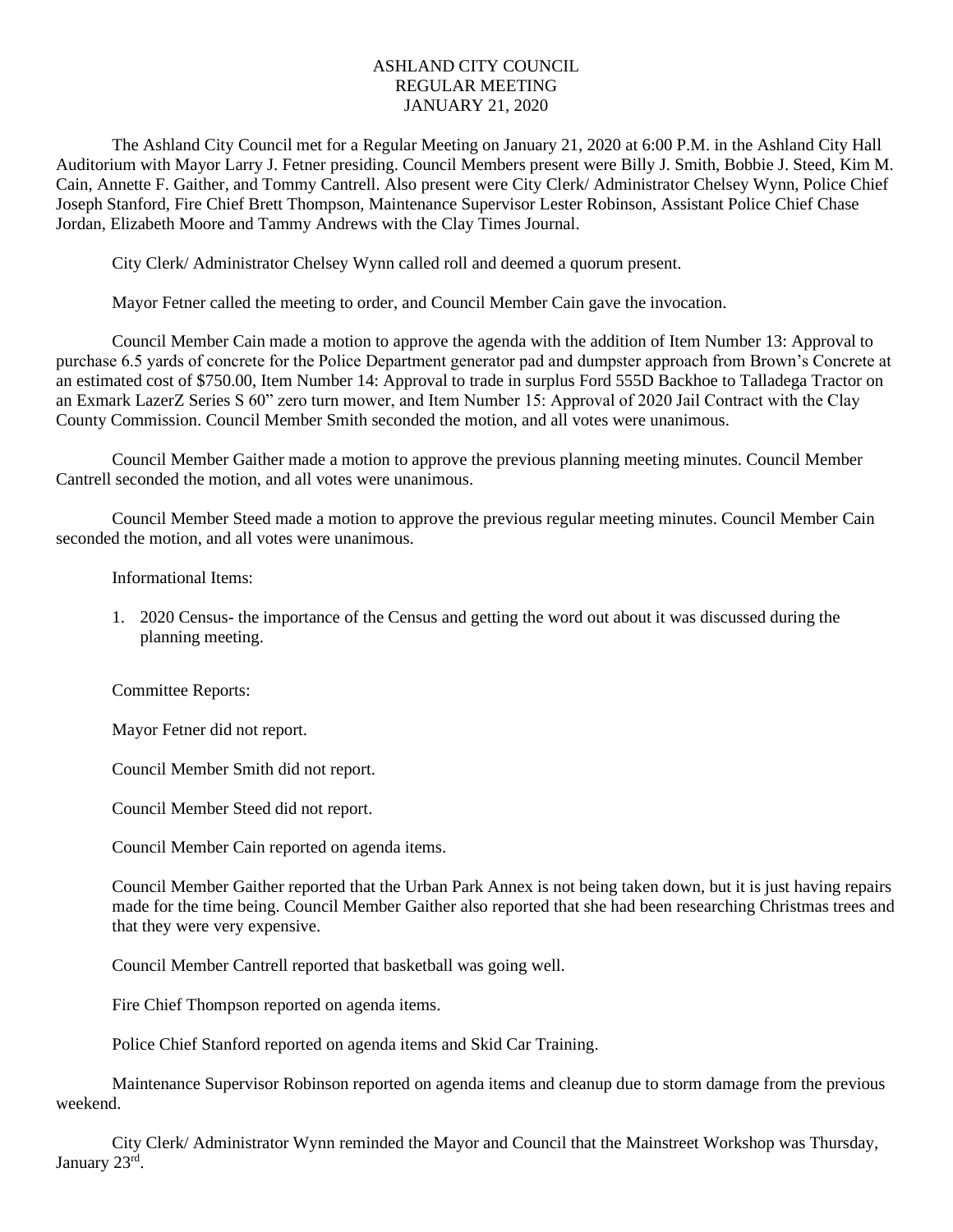New Business:

Council Member Cantrell made a motion to approve the bills received since the last regular meeting in the amount of \$9,091.44. Council Member Smith seconded the motion, and all votes were unanimous.

Council Member Smith made a motion to approve to pay Southern Software, Inc. \$643.00 for renewal support for HRMS for Ashland Police Department. Council Member Cain seconded the motion, and all votes were unanimous.

Council Member Gaither made a motion to pay AMIC \$360.00 to conduct Skid Car Training for Ashland Police Department on May 18-21, 2020. Council Member Cantrell seconded the motion, and all votes were unanimous.

Council Member Cantrell made a motion approving to purchase a 2020 Tahoe PPV 2WD from Donohoo Chevrolet at a state bid price of \$32,016.64 for the Police Department. Council Member Cain seconded the motion, and all votes were unanimous.

Council Member Cain made a motion approving to purchase two batteries for Engine 3 from Ashland Auto Parts for the Fire Department at a total cost of \$437.98. Council Member Smith seconded the motion, and all votes were unanimous.

Council Member Gaither made a motion to approve accepting resignation from Dispatcher Viktorija Loyd effective January 9, 2020. Council Member Cain seconded the motion, and all votes were unanimous.

Council Member Steed made a motion to approve opening and advertising for a Full-Time Dispatcher position for two weeks. Council Member Cantrell seconded the motion, and all votes were unanimous.

Council Member Gaither made a motion to approve SEMS Fire Protection to test ladders at the Fire Department at an estimated cost of \$595.00. Council Member Cain seconded the motion, and all votes were unanimous.

Council member Gaither made a motion to approve a half page advertisement with the Clay Times Journal in the amount of \$300.00. Council Member Cantrell seconded the motion, and all votes were unanimous.

Council Member Cain made a motion to approve the purchase of 350 bales of pine straw from J. Jireth Pine Straw at a cost of \$3.25 per bale (\$1,137.50). Council Member Gaither seconded the motion, and all votes were unanimous.

Council Member Cain made a motion to approve for Court Clerk Robin Catrett and Magistrate Sarah McKemie to attend training on issues involving Municipal Courts on May 1, 2020 in Madison, AL with registration cost of \$300.00, lodging cost of \$110.00, and reimburse travel expenses. Council Member Gaither seconded the motion, and all votes were unanimous.

Council Member Gaither made a motion to approve Librarian Tina Nolen and Library Aide Beth Owens to attend Alabama After School Community Network Conference March 9-11, 2020 in Birmingham, AL with registration costs of \$300.00 per person and accommodation cost of estimated \$140.00 per night and reimburse travel expenses. Council Member Cantrell seconded the motion, and all votes were unanimous.

Council Member Cain made a motion to purchase 6.5 yards of concrete for the Police Department generator pad and dumpster approach from Brown's Concrete at an estimated cost of \$750.00. Council Member Gaither seconded the motion, and all votes were unanimous.

Council Member Gaither made a motion to approve to trade in surplus Ford 555D Backhoe to Talladega Tractor on an Exmark LaserZ S Series 60" zero turn mower. Council Member Cain seconded the motion, and all votes were unanimous.